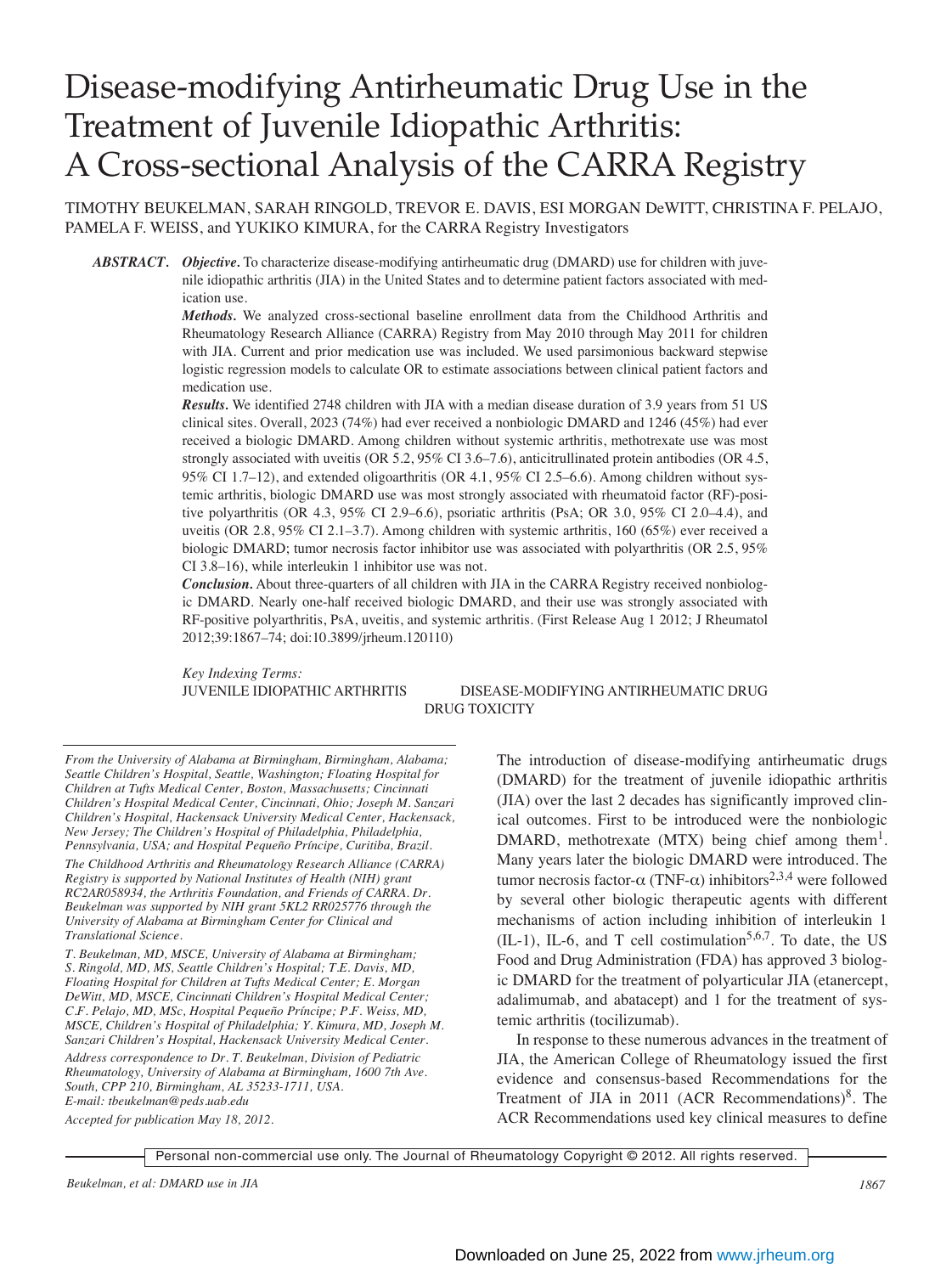patients and make specific recommendations about the appropriate initiation of biologic and nonbiologic DMARD. These key clinical measures included JIA treatment group (disease phenotype), prognostic features, disease activity, and current therapy. The ACR Recommendations were intended to reflect current clinical practice according to a panel of experts. Nevertheless, the actual use of DMARD in the treatment of JIA in clinical practice has not been well characterized and was the basis for our study.

In 2009, the Childhood Arthritis and Rheumatology Research Alliance (CARRA) created an observational registry of pediatric rheumatology patients from throughout the US. In our study, we used enrollment data for children with JIA in the CARRA Registry to characterize DMARD use by pediatric rheumatologists on a national level and determine patient factors associated with medication use.

#### **MATERIALS AND METHODS**

*Data source.* The CARRA Registry is an observational longitudinal data capture study that encompasses all major pediatric rheumatic diseases and 51 active CARRA clinical sites that represent the majority of pediatric rheumatology centers from all major geographic regions of the US. Children are not systematically enrolled in the registry, but are recruited without regard to disease duration, disease severity, current disease activity status, or treatment received.

After obtaining Institutional Review Board approval, we analyzed cross-sectional baseline enrollment data for all children with a primary diagnosis of JIA as determined by the enrolling pediatric rheumatologist. We used data from all active US clinical sites from the start of the registry in May 2010 through May 2011. To maintain a limited dataset that did not contain any potential personal identifiers, we did not have access to the children's clinical site of enrollment.

*Medications.* Medication histories were obtained through family and patient recall, limited (not necessarily exhaustive) chart review, and provider recall at the discretion of the clinical site investigators. Use of individual nonbiologic DMARD and biologic DMARD was categorized as current, prior, never, or unknown. Use of intraarticular, intravenous pulse, and daily oral glucocorticoids was similarly categorized. Use of nonsteroidal antiinflammatory drugs (NSAID) was categorized as current daily use, not current daily use, or unknown. "Unknown" responses constituted < 1% of the data for the use of any one of the medications. For the purposes of our study, "ever use" encompassed all reported current and prior medication use, and nonbiologic DMARD comprised MTX, leflunomide (LEF), and sulfasalazine (SSZ; for children without systemic arthritis). The data do not contain information about medication doses or dates of initiation or discontinuation.

*Analysis.* We used logistic regression to calculate OR to estimate univariate associations between patient factors and medication use. Owing to fundamental differences between the treatment of systemic arthritis and the other categories of JIA8, we analyzed medication use for children with systemic arthritis separately. We analyzed the following patient factors for children without systemic arthritis: International League of Associations for Rheumatology (ILAR) categories<sup>9</sup> [persistent oligoarthritis, extended oligoarthritis, rheumatoid factor-negative (RF–) polyarthritis, rheumatoid factor-positive (RF+) polyarthritis, psoriatic arthritis (PsA), enthesitis-related arthritis (ERA)], treatment groups from the ACR Recommendations<sup>8</sup> (history of arthritis of ≤ 4 joints and history of arthritis of ≥ 5 joints), HLA-B27 positivity, uveitis, inflammatory bowel disease (IBD), sacroiliac (SI) tenderness, enthesitis, psoriasis rash, anticitrullinated protein antibodies (ACPA), and radiographic joint damage (defined as presence of joint space narrowing, erosion, or ankylosis). Disease duration since the onset of symptoms was included as a potential confounding factor in all multivariable models. For children with systemic arthritis, we evaluated the following patient factors: history of polyarthritis (≥ 5 joints), serositis, and radiographic joint damage. We further analyzed patient factors that were significant in univariate analyses  $(p < 0.10)$ using stepwise backward selection multiple variable logistic regression models with removal of covariates at the level of  $p > 0.05$  to create parsimonious models. The predictive value of the parsimonious multivariable models was analyzed by calculating the area under the curve (AUC) for the receiver-operating characteristic (ROC) curve. Models in which the AUC is  $\geq 0.70$  are considered to have acceptable discrimination<sup>10</sup>. Statistical analyses were performed using Stata 10.0 (StataCorp, College Station, TX, USA).

### **RESULTS**

We identified 2748 children with JIA with available baseline enrollment data from 51 US clinical sites (Table 1). The median number of patients enrolled at each site was 35, and the interquartile range was 18 to 69 patients. Most children were diagnosed with JIA several years prior to enrollment in the CARRA Registry, with a median disease duration of 3.9 years. All categories of JIA were represented.

*Overall medication use.* Among all patients with JIA, 2023 (74%) had ever received a nonbiologic DMARD (Table 2), including MTX (ever used by 95% of nonbiologic DMARD users), SSZ (11%), and LEF (5%). By contrast, the current users of nonbiologic DMARD at enrollment numbered 1400 (51%). Most MTX users (74%) had received it through the subcutaneous route of administration during their treatment course. Many SSZ users (35%) had not ever received MTX; only 5% of LEF users had not received MTX. Among current SSZ users, 20% were concurrent users of MTX.

Among all patients with JIA, 1246 (45%) had ever received a biologic DMARD (Table 2). By contrast, the current users of biologic DMARD at enrollment numbered 1050 (38%). TNF inhibitors were ever used by 96% of all biologic users. Etanercept was the most commonly used TNF inhibitor (ever used by 81% of all TNF inhibitor users), followed by adalimumab (32%) and infliximab (18%). Among users of adalimumab or infliximab, 43% did not ever receive etanercept. Among users of infliximab, 54% did not have uveitis or inflammatory bowel disease (IBD). Many children treated with TNF inhibitors received  $> 1$  anti-TNF agent; 22% received 2 and 6% received 3 or more different TNF inhibitors. Few abatacept users (8% of total) had never used a TNF inhibitor. Children with systemic arthritis were 86% of all IL-1 inhibitor users.

Among all children, 1258 (46%) ever received an intraarticular glucocorticoid injection and 1041 (38%) ever received systemic glucocorticoid to treat JIA. The majority of children (57%) who ever received intravenous pulse glucocorticoids had systemic arthritis. About one-half of all children (51%) were currently receiving daily NSAID.

There was clinically important variation in medication use according to the JIA ILAR categories and ACR treatment groups (Table 3). Not surprisingly, DMARD use was less common among children with oligoarthritis or a history of  $\leq 4$ active joints; intraarticular glucocorticoid use was more common among these patients. More than 20% of children with

Personal non-commercial use only. The Journal of Rheumatology Copyright © 2012. All rights reserved.

*1868 The Journal of Rheumatology 2012; 39:9; doi:10.3899/jrheum.120110*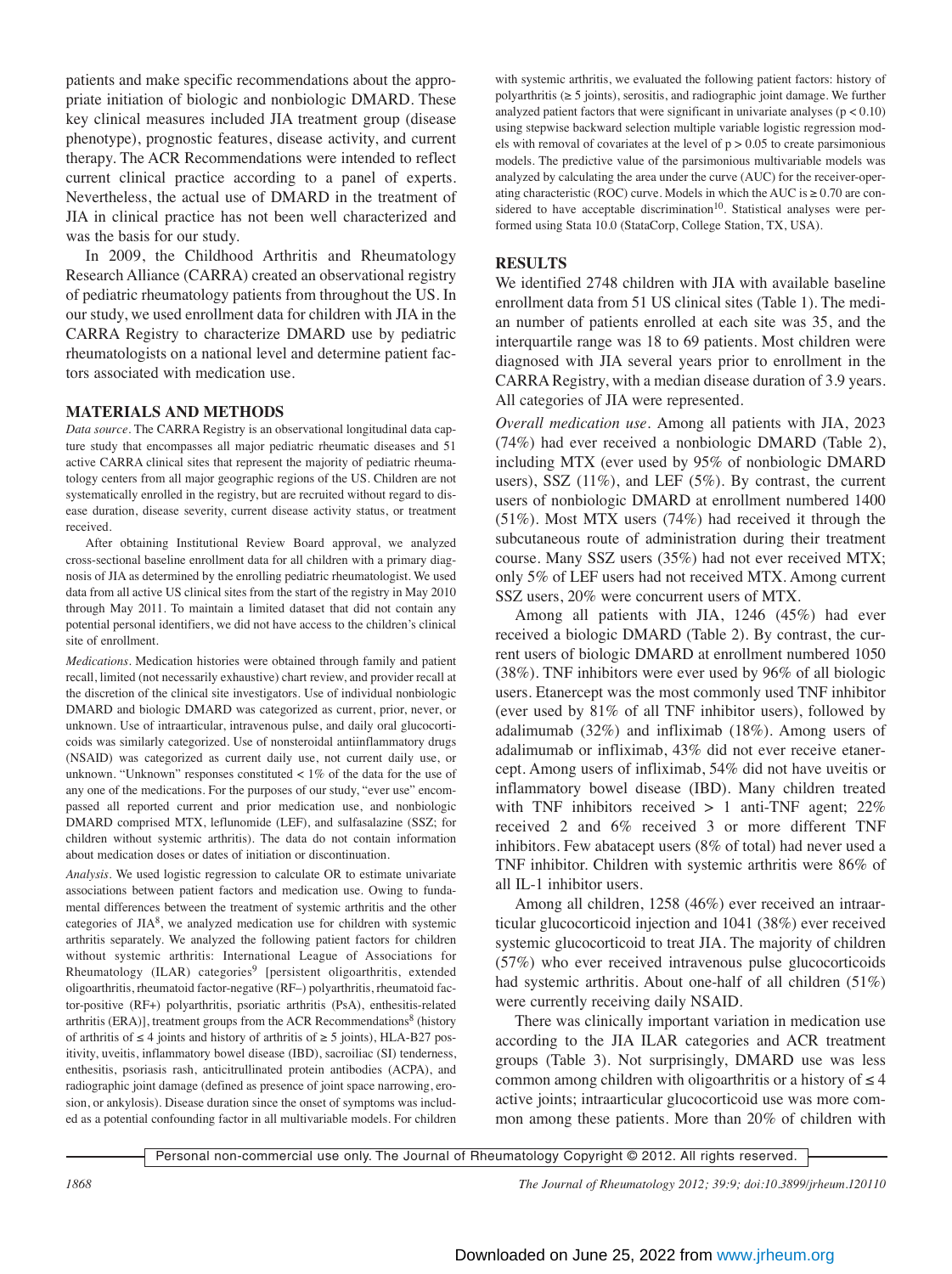*Table 1*. Characteristics of the study patients (N = 2748). For time-varying characteristics (e.g., sacroiliac tenderness), current and prior presence are included.

| Characteristic                          |                  |
|-----------------------------------------|------------------|
| Median age, yrs (IQR)                   | $12.0(7.7-15.4)$ |
| Female, $n$ $(\%)$                      | 1996 (73)        |
| Median disease duration, yrs (IQR)      | $3.9(1.8-7.2)$   |
| ILAR JIA categories, $n$ $(\%)$         |                  |
| Systemic arthritis                      | 246 (9)          |
| Persistent oligoarthritis               | 724 (26)         |
| Extended oligoarthritis                 | 224(8)           |
| RF-polyarthritis                        | 802 (29)         |
| RF+ polyarthritis                       | 200(7)           |
| Enthesitis-related arthritis            | 286 (10)         |
| Psoriatic arthritis                     | 170(6)           |
| Undifferentiated arthritis              | 62(2)            |
| Missing or "other"                      | 34(1)            |
| HLA-B27-positive, $n$ (%)               | 210 (8)          |
| ACPA-positive, $n$ $(\%)$               | 114(4)           |
| Sacroiliac tenderness, n (%)            | 264 (10)         |
| Ethesitis, $n$ $(\%)$                   | 324 (12)         |
| Uveitis, $n$ $(\%)$                     | 304(11)          |
| Inflammatory bowel disease, $n$ (%)     | 53(2)            |
| Psoriasis rash, n (%)                   | 143(5)           |
| Radiographic joint damage, $n$ (%)      | 588 (21)         |
| ACR treatment groups, $n$ (%)           |                  |
| History of arthritis of $\leq 4$ joints | 1045 (38)        |
| History of arthritis of $\geq 5$ joints | 1443 (53)        |
| Systemic arthritis                      | 246 (9)          |

IQR: interquartile range; ILAR: International League of Associations for Rheumatology; JIA: juvenile idiopathic arthritis; RF: rheumatoid factor; ACPA: anticitrullinated protein antibody; ACR: American College of Rheumatology.

systemic arthritis and RF+ polyarthritis were currently receiving systemic glucocorticoids. There was no marked variation in current daily NSAID use among the JIA categories or ACR treatment groups.

Overall, there were 304 (11%) children with a history of uveitis. Most of these children had received treatment with MTX (88%) and many had received TNF inhibitors (57%). Children with uveitis who received TNF inhibitors were much more likely to ever receive a monoclonal antibody TNF inhibitor (adalimumab, infliximab, or golimumab) compared to children who received TNF inhibitors and did not have uveitis (OR 10, 95% CI 6.7–16).

*Use of nonbiologic DMARD among children without systemic arthritis.* There were multiple patient factors independently associated with the use of MTX (Table 4). Not surprisingly, a history of  $\geq$  5 active joints and its associated ILAR categories (extended oligoarthritis, RF– polyarthritis, and RF+ poly arthritis) were associated with more MTX use. PsA remained associated with MTX use when adjusted for a history of  $\geq 5$ active joints and other factors. SI tenderness was associated with less use of MTX. Uveitis was strongly associated with the use of MTX. The patient factors in the parsimonious multivariable model demonstrated a modest predictive value overall for treatment with MTX with an AUC of the ROC curve of 0.79.

In multivariable analysis, SSZ use was most strongly associated with IBD (OR 2.8, 95% CI 1.3–5.8) and ERA (OR 2.1, 95% CI 1.3–3.6) compared to oligoarthritis. The parsimonious multivariable model for any nonbiologic DMARD use (MTX, LEF, or SSZ) was similar to the MTX model, with the exception that SI tenderness had no association with use of any nonbiologic DMARD.

*Use of biologic DMARD among children without systemic arthritis.* There were multiple patient factors independently associated with the use of biologic DMARD (Table 5). Again, not surprisingly, a history of  $\geq$  5 active joints and RF+ and RF– polyarthritis were associated with more biologic DMARD use. Nevertheless, biologic DMARD were used by 20% of children with persistent oligoarthritis, and only 41% of these children had a history of uveitis. In the multivariable model, some clinical features typically associated with ERA (enthesitis, SI tenderness) remained associated with biologic DMARD use, while the ERA category as a whole did not. The patient factors in the parsimonious multivariable model demonstrated a modest predictive value overall for treatment with biologic DMARD, with an AUC of the ROC curve of 0.77.

Among 1056 children who received TNF inhibitors, only 82 (8%) did not receive prior or current nonbiologic DMARD. In multivariable analysis of all patient factors, this medication usage pattern was most strongly associated with ERA (OR 3.2, 95% CI 1.9–5.4) compared to patients with other categories of JIA.

We separately analyzed biologic DMARD use among patients with the JIA ILAR categories that may be associated with more or less than 4 affected joints. Restricted to children with ERA, several patient factors were associated with the use of biologic DMARD in a multivariable parsimonious model: IBD (OR 8.8, 95% CI 2.4–33), radiographic damage (OR 4.6, 95% CI 2.4–9.0), enthesitis (OR 2.4, 95% CI 1.4–4.4), and history of  $\geq 5$  joints (OR 1.7, 95% CI 1.0–2.8). Restricted to children with PsA, several patient factors were associated with the use of biologic DMARD in a multivariable parsimonious model: HLA-B27 (OR 5.4, 95% CI 1.1–27), radio graphic damage (OR 3.3, 95% CI 1.2–9.4), and history of  $\geq 5$ joints (OR 2.5, 95% CI 1.2–5.2).

*Nonbiologic medication use by children with systemic arthritis.* There were 246 children (9%) with systemic arthritis. Among these children, 80% had received MTX, 13% cyclosporine, 4% cyclophosphamide, 3% LEF, 3% mycophenolate mofetil, 2% SSZ, and 2% tacrolimus. MTX use was more common in children with polyarthritis (Table 6). Cyclosporine use was more common in children with radio graphic damage (Table 6).

*Biologic DMARD use by children with systemic arthritis.* Among children with systemic arthritis, 160 (65%) had received any biologic; 46% had received any TNF inhibitor,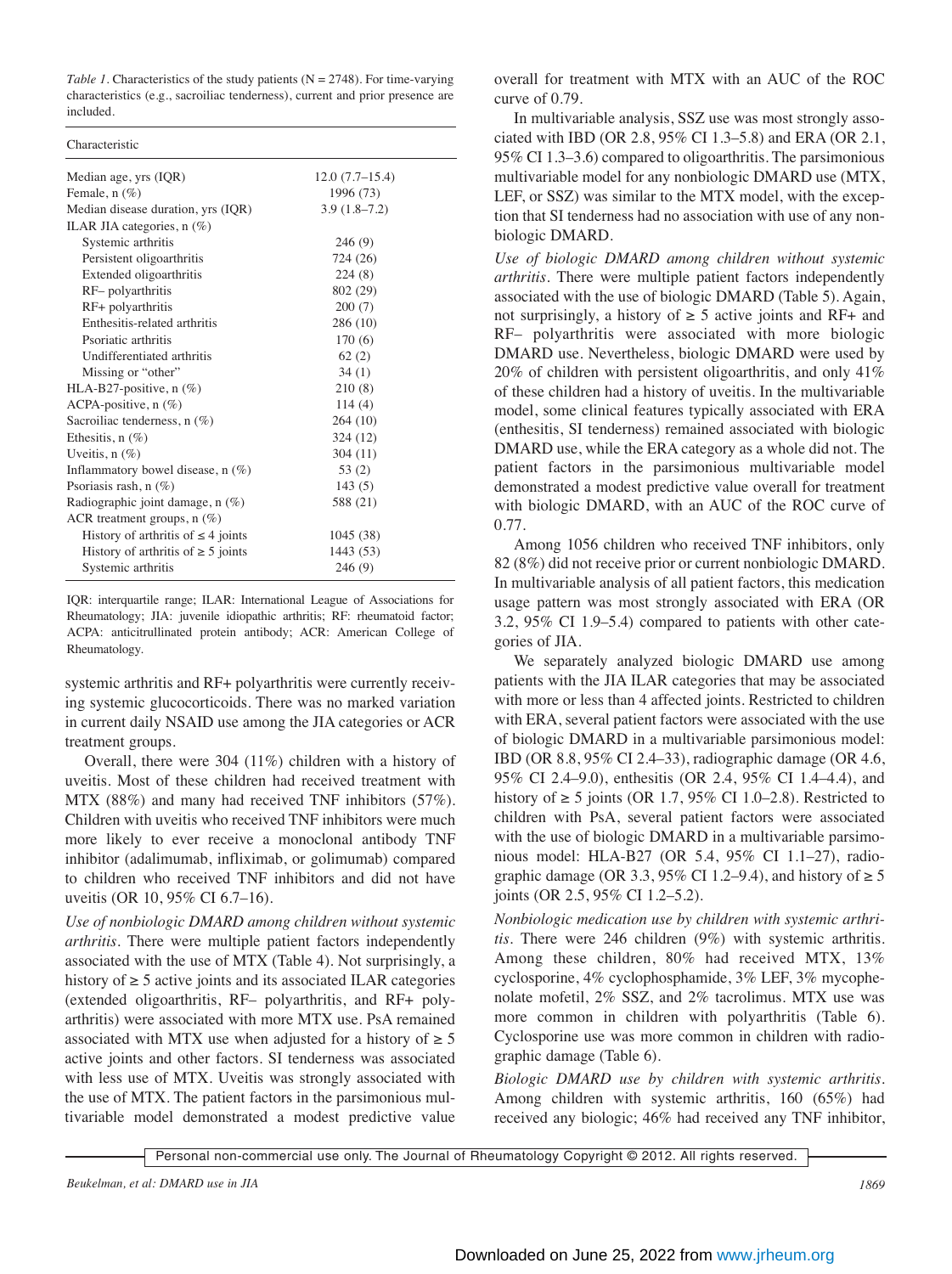*Table 2.* Medication use among all patients with juvenile idiopathic arthritis  $(n = 2748)$ .

| Medication                       | Medication Users,<br>$n$ (% of total) |  |
|----------------------------------|---------------------------------------|--|
| Any nonbiologic DMARD            | 2023 (74)                             |  |
| Methotrexate                     | 1939 (71)                             |  |
| Sulfasalazine                    | 228(8)                                |  |
| Leflunomide                      | 96(3)                                 |  |
| Any biologic DMARD               | 1246 (45)                             |  |
| <b>TNF</b> inhibitors            | 1196 (44)                             |  |
| Etanercept                       | 972 (35)                              |  |
| Adalimumab                       | 378 (14)                              |  |
| Infliximab                       | 220(8)                                |  |
| Golimumab                        | 17(1)                                 |  |
| Certolizumab                     | 8 (< 1)                               |  |
| $II - 1$ inhibitors              | 111(4)                                |  |
| Anakinra                         | 106(4)                                |  |
| Rilonacept                       | 13 (< 1)                              |  |
| Canakinumab                      | 7 (< 1)                               |  |
| Abatacept                        | 77(3)                                 |  |
| Rituximah                        | 19(1)                                 |  |
| Tocilizumab                      | 16(1)                                 |  |
| Intraarticular glucocorticoid    | 1258 (46)                             |  |
| Systemic glucocorticoid          | 1041 (38)                             |  |
| Oral glucocorticoid              | 1031 (38)                             |  |
| Intravenous pulse glucocorticoid | 132(5)                                |  |
| Current daily NSAID              | 1393 (51)                             |  |

DMARD: disease-modifying antirheumatic drug; TNF: tumor necrosis factor-α; IL-1: interleukin 1; NSAID: nonsteroidal antiinflammatory drug.

39% any IL-1 inhibitor, 5% tocilizumab, 5% abatacept, and 1% rituximab. TNF inhibitor use was more common in children with radiographic damage (Table 6). IL-1 inhibitor use was more common in children with radiographic damage compared to children without radiographic damage. Only 21 (13%) of the ever biologic users did not ever use MTX or cyclosporine.

## **DISCUSSION**

Using cross-sectional data for 2748 children with prevalent

JIA enrolled in the CARRA Registry at 51 different clinical sites throughout the US, we observed that 74% of all patients had ever received nonbiologic DMARD and 45% had ever received biologic DMARD in clinical practice. The use of systemic glucocorticoids (38% ever use) and NSAID (51% current daily use) was also common. In addition, we identified several patient factors that were strongly and independently associated with particular medication usage.

We found that a considerable proportion of children with JIA are treated with biologic agents by pediatric rheumatologists in the US. Among children with the systemic arthritis and RF+ polyarthritis categories of JIA, about two-thirds of patients had ever received biologic DMARD. Even among children with the persistent oligoarthritis category and without uveitis, 12% had received biologic DMARD, a practice that has been recommended for refractory disease<sup>8</sup> but has not been the subject of any controlled studies. To our knowledge, there are not similar published reports of the use of biologic DMARD among all children with JIA from other countries with which to compare our results.

For children without systemic arthritis, the current ACR Recommendations generally specify a variable trial of nonbiologic DMARD prior to initiation of TNF inhibitors<sup>8</sup>. Correspondingly, we observed that the vast majority of children (92%) without systemic arthritis who received TNF inhibitors had also received nonbiologic DMARD. Children who received TNF inhibitors in the absence of nonbiologic DMARD use were significantly more likely to have ERA, suggesting that some pediatric rheumatologists may believe that nonbiologic DMARD are less effective in the treatment of ERA. This opinion may be based, in part, on the fact that nonbiologic DMARD have not been shown to be efficacious in the treatment of adults with ankylosing spondylitis<sup>11</sup>. Accordingly, the ACR Recommendations specify a lower threshold for the initiation of TNF inhibitors for children with active SI arthritis compared to children without SI arthritis<sup>8</sup>. Nevertheless, when we restricted our analyses of the ever use

*Table 3.* Medication use by juvenile idiopathic arthritis International League of Associations for Rheumatology categories and American College of Rheumatology treatment groups. Counts for nonbiologic DMARD, biologic DMARD, and intraarticular GC include ever use. Data are n (%).

| Classification                    | Nonbiologic<br><b>DMARD</b> | Biologic<br><b>DMARD</b> | Intraarticular<br><b>GC</b> | Any Systemic<br>GC. | Current<br>Systemic GC | Current Daily<br><b>NSAID</b> |
|-----------------------------------|-----------------------------|--------------------------|-----------------------------|---------------------|------------------------|-------------------------------|
| Oligoarthritis                    | 387 (53)                    | 143(20)                  | 467(65)                     | 118(16)             | 14(2)                  | 370 (51)                      |
| Extended oligoarthritis           | 200 (89)                    | 104(46)                  | 157(70)                     | 61(27)              | 6(3)                   | 108(48)                       |
| RF-polyarthritis                  | 666 (83)                    | 431 (54)                 | 313 (39)                    | 340(42)             | 79 (10)                | 400(50)                       |
| RF+ polyarthritis                 | 181 (91)                    | 136 (68)                 | 73 (37)                     | 125(63)             | 43(22)                 | 118 (59)                      |
| <b>ERA</b>                        | 181 (63)                    | 132 (46)                 | 77(27)                      | 103(36)             | 21(7)                  | 162(57)                       |
| Psoriatic                         | 142 (84)                    | 99 (58)                  | 60(35)                      | 56 (33)             | 10(6)                  | 72 (42)                       |
| Systemic                          | 202(82)                     | 160(65)                  | 82 (33)                     | 204(83)             | 62(25)                 | 114 (46)                      |
| Undifferentiated                  | 40(65)                      | 23(37)                   | 21(34)                      | 22(35)              | 3(5)                   | 36(58)                        |
| History of $\leq$ 4 active joints | 594 (57)                    | 270(26)                  | 573 (55)                    | 223(21)             | 35(3)                  | 536 (51)                      |
| History of $\geq$ 5 active joints | 1219 (84)                   | 812 (56)                 | 600(42)                     | 609(42)             | 144 (10)               | 738 (51)                      |

DMARD: disease-modifying antirheumatic drug (methotrexate, leflunomide, or sulfasalazine); GC: glucocorticoid; NSAID: nonsteroidal antiinflammatory drug; RF: rheumatoid factor; ERA: enthesitis-related arthritis.

Personal non-commercial use only. The Journal of Rheumatology Copyright © 2012. All rights reserved.

*1870 The Journal of Rheumatology 2012; 39:9; doi:10.3899/jrheum.120110*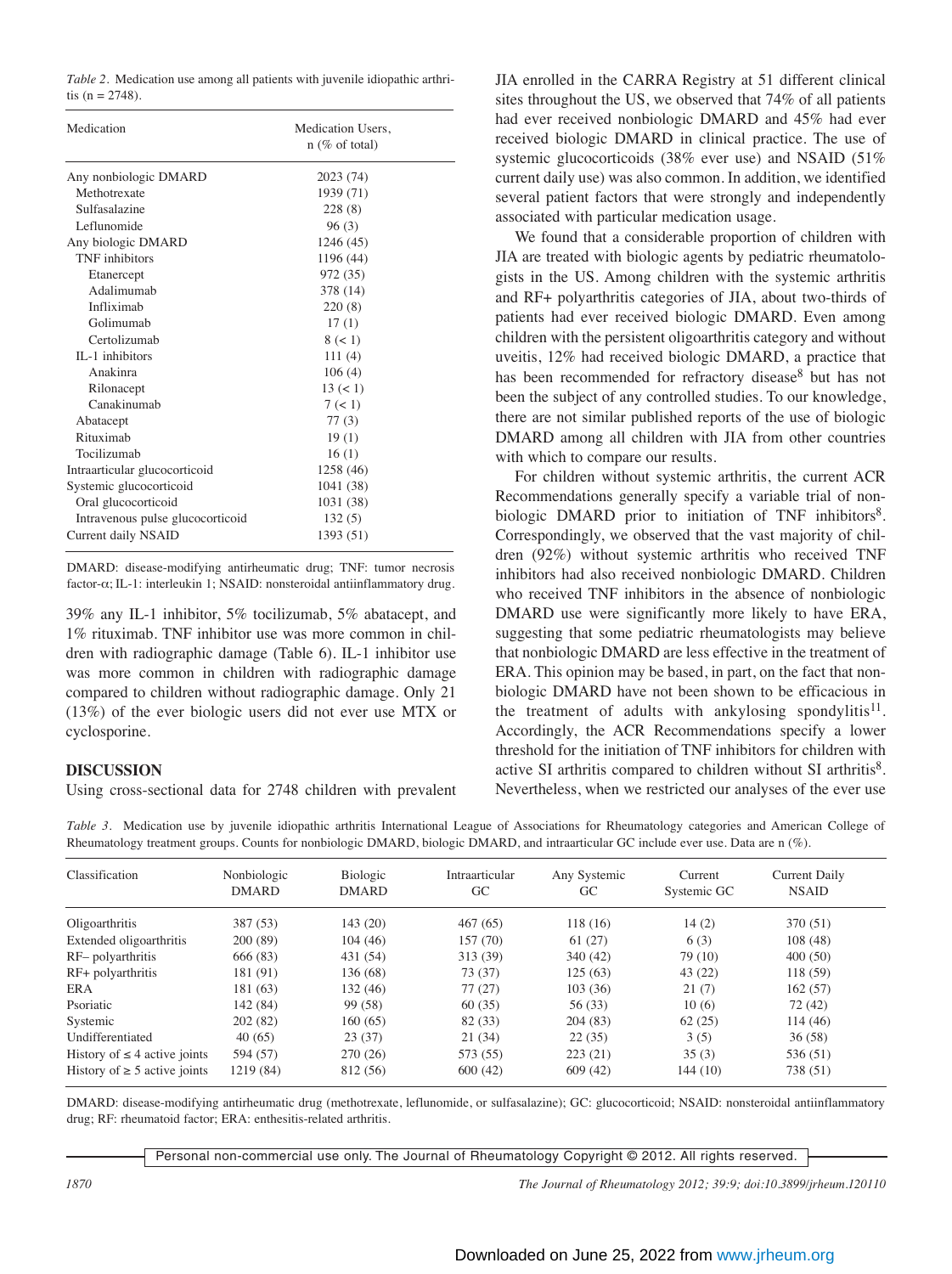*Table 4.* Patient factors associated with the use of methotrexate among children without systemic arthritis  $(n = 2502)$ .

| <b>Patient Factor</b>    | Univariate OR<br>$(95\% \text{ CI})$ | Multivariable OR<br>$(95\% \text{ CI})$ |
|--------------------------|--------------------------------------|-----------------------------------------|
| Extended oligoarthritis* | $7.3(4.7-11)$                        | $3.8(2.3-6.3)$                          |
| RF-polyarthritis*        | $4.7(3.7-5.9)$                       | $2.6(1.9-3.7)$                          |
| RF+ polyarthritis*       | $9.5(5.8-15)$                        | $3.9(2.2 - 7.1)$                        |
| Psoriatic arthritis*     | $4.5(2.9-6.8)$                       | $3.5(2.2 - 5.5)$                        |
| $ERA*$                   | $0.9(0.7-1.2)$                       |                                         |
| History $\geq 5$ joints  | $4.4(3.7-5.3)$                       | $2.0(1.5-2.8)$                          |
| $HLA-B27$                | $0.6(0.4-0.8)$                       |                                         |
| <b>Uveitis</b>           | $3.5(2.5-5.0)$                       | $4.4(3.0-6.5)$                          |
| <b>IBD</b>               | $2.1(1.0-4.4)$                       | $3.4(1.3-8.6)$                          |
| Sacroiliac tenderness    | $0.5(0.4-0.7)$                       | $0.5(0.4-0.7)$                          |
| Enthesitis               | $0.6(0.5-0.8)$                       |                                         |
| Psoriasis rash           | $2.0(1.3-3.1)$                       |                                         |
| <b>ACPA</b>              | $9.9(4.0-24)$                        | $4.9(1.9-13)$                           |
| Radiographic damage      | $2.3(1.8-2.9)$                       | $1.8(1.3-2.4)$                          |
| Disease duration, yrs    | $1.1(1.1-1.2)$                       | $1.1(1.0-1.1)$                          |

\* Compared to oligoarthritis category. RF: rheumatoid factor; ERA: enthesitis-related arthritis; IBD: inflammatory bowel disease; ACPA: anticitrullinated protein antibodies.

*Table 5.* Patient factors associated with the use of biologic DMARD among children without systemic arthritis ( $n = 2502$ ).

| Patient Factor           | Univariate OR<br>$(95\% \text{ CI})$ | Multivariable OR<br>$(95\% \text{ CI})$ |
|--------------------------|--------------------------------------|-----------------------------------------|
| Extended oligoarthritis* | $3.5(2.6-4.8)$                       |                                         |
| RF-polyarthritis*        | $4.7(3.8-5.9)$                       | $1.9(1.5-2.5)$                          |
| RF+ polyarthritis*       | $8.6(6.1-12)$                        | $3.4(2.2 - 5.2)$                        |
| Psoriatic arthritis*     | $5.7(4.0-8.1)$                       | $2.7(1.8-3.9)$                          |
| $ERA*$                   | $3.5(2.6-4.7)$                       |                                         |
| History $\geq 5$ joints  | $3.7(3.1-4.4)$                       | $2.3(1.8-2.9)$                          |
| $HI.A-B27$               | $1.3(1.0-1.8)$                       |                                         |
| <b>Uveitis</b>           | $1.8(1.4-2.3)$                       | $2.3(1.7-3.0)$                          |
| <b>IBD</b>               | $3.3(1.8-6.0)$                       | $3.0(1.4-2.6)$                          |
| Sacroiliac tenderness    | $1.9(1.4-2.4)$                       | $1.7(1.2 - 2.4)$                        |
| Enthesitis               | $1.6(1.3-2.1)$                       | $1.9(1.4-2.6)$                          |
| Psoriasis rash           | $2.0(1.4-2.8)$                       |                                         |
| <b>ACPA</b>              | $3.4(2.3-5.2)$                       | $1.9(1.1-3.2)$                          |
| Radiographic damage      | $3.0(2.5-3.7)$                       | $2.2(1.7-2.8)$                          |
| Disease duration, yrs    | $1.1(1.1-1.2)$                       | $1.1(1.1-1.1)$                          |

\* Compared to oligoarthritis category. DMARD: disease-modifying antirheumatic drug; RF: rheumatoid factor; ERA: enthesitis-related arthritis; IBD: inflammatory bowel disease; ACPA: anticitrullinated protein antibodies.

of biologic DMARD to children with ERA, we did not find a significant association with SI tenderness. The reason for this result is unclear, but it is possible that not all patients with reported SI tenderness had clinically important SI arthritis.

Our results support the importance of the number of affected joints (rather than the ILAR category) in clinical decision-making, as presented in the ACR Recommendations<sup>8</sup>. A history of arthritis of  $\geq$  5 joints remained strongly and independently associated with biologic DMARD use when controlling for other patient factors. It was also strongly and independently associated with biologic DMARD use among children with ERA and PsA, the ILAR categories that may be associated with more or less than 4 affected joints. There was not a marked difference in the proportion of patients who received biologic DMARD in the extended oligoarthritis versus RF– polyarthritis categories (46% vs  $54\%$ ; p = 0.053). Also consistent with the ACR Recommendations, the presence of radiographic damage or ACPA was associated with biologic DMARD use. We were unable to assess other prognostic features reported in the ACR Recommendations (e.g., hip or cervical spine arthritis).

TNF inhibitors are not always completely effective or universally tolerated, which may lead to switching among agents for individual patients. In our study, 28% of TNF inhibitor users had received  $> 1$  anti-TNF agent during their disease course. This proportion is higher than about 10% reported from biologics registries in the United Kingdom<sup>12</sup> and the Netherlands<sup>13</sup>, but is lower than the about  $35\%$  reported from  $Finland<sup>14</sup>$ . These differences likely reflect, in part, the relative availability of different biologic agents in the respective countries and the time periods of the studies.

Etanercept was the most commonly received TNF inhibitor, most likely because it was the first TNF inhibitor studied and approved for the treatment of JIA by the  $FDA<sup>2</sup>$ . However, infliximab was received by a significant proportion of children with JIA, including those without uveitis or IBD, and has not received an FDA-approved label for this indication. In a randomized clinical trial in JIA, infliximab failed to demonstrate efficacy for the primary endpoint versus placebo $4$ , despite convincing evidence of clinical effectiveness during open-label use<sup>15,16,17</sup>. We observed that the monoclonal antibody TNF inhibitors are used more among children with uveitis. This medication usage pattern is supported by numerous observational studies<sup>18,19,20</sup>, although no randomized studies have been reported. These TNF inhibitor usage patterns suggest that pediatric rheumatologists do not rely solely on the results of controlled clinical trials or FDA-approved labeling when making treatment decisions for children with JIA.

MTX represented the vast majority of nonbiologic DMARD use, and we identified several patient factors that were independently associated with its use. The strongest associations with MTX use were uveitis, ACPA, RF+ polyarthritis, and extended oligoarthritis. Most users of MTX received it through the subcutaneous route at some time in their disease course. This is not surprising because subcutaneous administration of higher doses of MTX has been suggested to be more efficacious than doses typically administered through the oral route in children with  $JIA^{21}$ . In adults with rheumatoid arthritis, one study found that subcutaneous administration was more efficacious than identical doses of orally administered MTX $^{22}$ . It cannot be known from these data how many children initiated oral MTX and subsequently failed to respond. Based on the results of one survey published in 2007, most pediatric rheumatologists in the US and Canada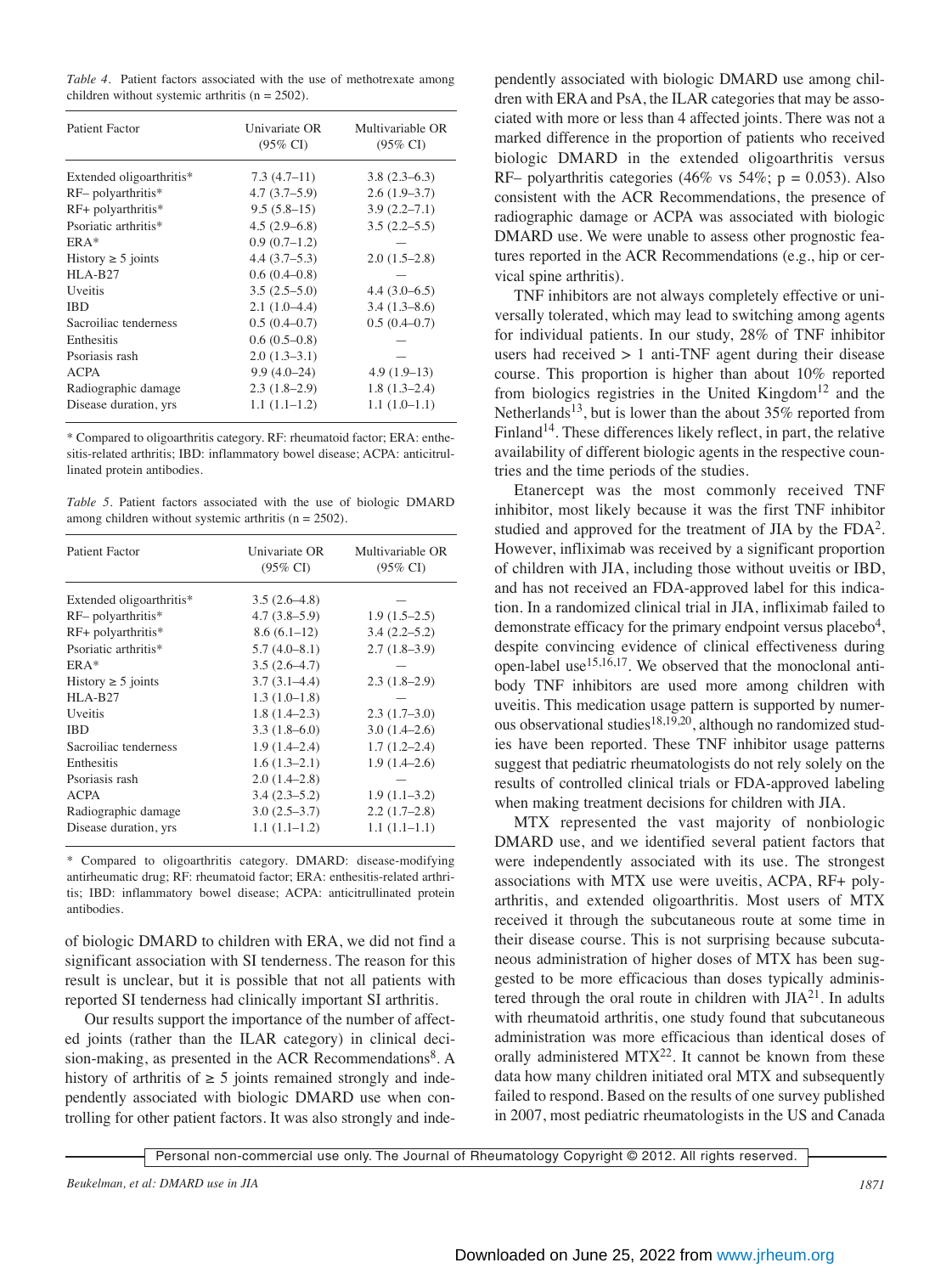*Table 6.* Patient factors associated with medication use for children with systemic arthritis (n = 246).

| Medication       | <b>Patient Factor</b> | Univariate OR<br>$(95\% \text{ CI})$ | Multivariate OR<br>$(95\% \text{ CI})$ |
|------------------|-----------------------|--------------------------------------|----------------------------------------|
| Methotrexate     | Polyarthritis         | $5.5(2.8-11)$                        | $4.0(2.0-8.3)$                         |
|                  | <b>Serositis</b>      | $1.9(0.8-4.9)$                       |                                        |
|                  | Radiographic damage   | $4.5(1.5-13)$                        |                                        |
|                  | Disease duration, yrs | $1.2(1.1-1.3)$                       | $1.2(1.0-1.3)$                         |
| Cyclosporine     | Polyarthritis         | $1.9(0.8-4.6)$                       |                                        |
|                  | Serositis             | $2.3(1.0-5.1)$                       |                                        |
|                  | Radiographic damage   | $3.5(1.6-7.4)$                       | $3.9(1.8-8.6)$                         |
|                  | Disease duration, yrs | $1.1(1.1-1.2)$                       |                                        |
| TNF inhibitor    | Polyarthritis         | $3.0(1.7-5.4)$                       |                                        |
|                  | <b>Serositis</b>      | $1.7(0.9-3.2)$                       |                                        |
|                  | Radiographic damage   | $8.6(4.3-18)$                        | $4.7(2.2-10)$                          |
|                  | Disease duration, yrs | $1.2(1.2-1.3)$                       | $1.2(1.1-1.3)$                         |
| $IL-1$ inhibitor | Polyarthritis         | $1.3(0.8-2.3)$                       |                                        |
|                  | <b>Serositis</b>      | $1.9(1.0-3.5)$                       |                                        |
|                  | Radiographic damage   | $2.6(1.5-4.7)$                       | $4.7(2.2-10)$                          |
|                  | Disease duration, yrs | $1.0(0.9-1.0)$                       | $0.9(0.8-1.0)$                         |

TNF: tumor necrosis factor-α; IL-1 interleukin 1.

would have recommended the oral route of administration for children with oligoarthritis in whom they were initiating therapy with MTX23. In contrast, results from a recent clinical trial suggested that using subcutaneous MTX at 0.5 mg/kg/week (maximum 40 mg) at initiation of therapy for polyarthritis may be a superior approach<sup>24</sup>. The most appropriate dose and route of administration for the initiation of MTX therapy remains uncertain.

SSZ was used by a minority of patients, most of whom had ERA or concurrent IBD. In the ACR Recommendations, SSZ use was recommended under some circumstances for children with ERA, but was uncertain for children without ERA<sup>8</sup>. LEF has been shown to be efficacious in the treatment of JIA<sup>8,25</sup>. Nevertheless, we found that LEF was used sparingly in the treatment of JIA and very infrequently in the absence of prior therapy with MTX. This suggests that LEF was likely reserved for instances of MTX intolerance or failure.

The use of DMARD for children with systemic arthritis demonstrated some associations with patient factors, but we were unable to examine most of the poor prognostic features found in the ACR Recommendations<sup>8</sup>, such as hip arthritis or a 6-month duration of significant active systemic disease. A history of polyarthritis was associated with MTX use, but was not associated with cyclosporine, TNF inhibitor, or IL-1 inhibitor use. Radiographic damage was strongly associated with all DMARD except MTX and likely represents a marker of severe refractory disease.

Despite the widespread use of DMARD, the use of systemic glucocorticoids was common. More than one-third of patients with JIA received systemic glucocorticoids during their disease course and  $> 20\%$  of children with RF+ polyarthritis or systemic arthritis were current users at the time of enrollment. Nevertheless, there are almost no published studies of systemic glucocorticoids in the treatment of JIA, and consequently the ACR Recommendations remained silent on the appropriateness of their use<sup>8</sup>. Clearly, rigorous studies of the safety and effectiveness of systemic glucocorticoids in the treatment of JIA are needed $^{26}$ .

Uveitis may occur in the context of any of the ILAR categories of JIA, although it is most common among children with oligoarthritis<sup>27</sup>. In multivariable models, uveitis was strongly and independently associated with nonbiologic and biologic DMARD use. Uveitis disease activity is commonly independent of arthritis disease activity<sup>28</sup>. This implies that uveitis may frequently be the determining factor in the systemic treatment of children with JIA. Nevertheless, there are no published sizable randomized studies of the systemic treatment of uveitis in children<sup>29</sup>; clearly, more research about the most appropriate treatment for uveitis is needed.

Our study had limitations. Patients enrolled in the CARRA Registry represent a convenience sample of children with prevalent JIA cared for at pediatric rheumatology centers. It is not known whether children who were not enrolled in the CARRA Registry had different disease severity or received different treatment than children who were enrolled at the same clinical site. However, selection bias in patient enrollment was likely to be idiosyncratic and center-specific and therefore minimized by the large number of contributing centers. The distribution of JIA categories in the CARRA Registry is similar to those found in recently published JIA inception cohorts $30,31$ , with the notable exception of fewer patients with persistent oligoarthritis. Children with less severe disease (e.g., oligoarthritis) are likely clinically evaluated less frequently, and it is possible that they may have fewer opportunities to be recruited to the registry. In addition, it is likely that children who receive care at pediatric rheumatology centers may have more severe disease than children who receive care elsewhere. Medication histories were not

Personal non-commercial use only. The Journal of Rheumatology Copyright © 2012. All rights reserved.

*1872 The Journal of Rheumatology 2012; 39:9; doi:10.3899/jrheum.120110*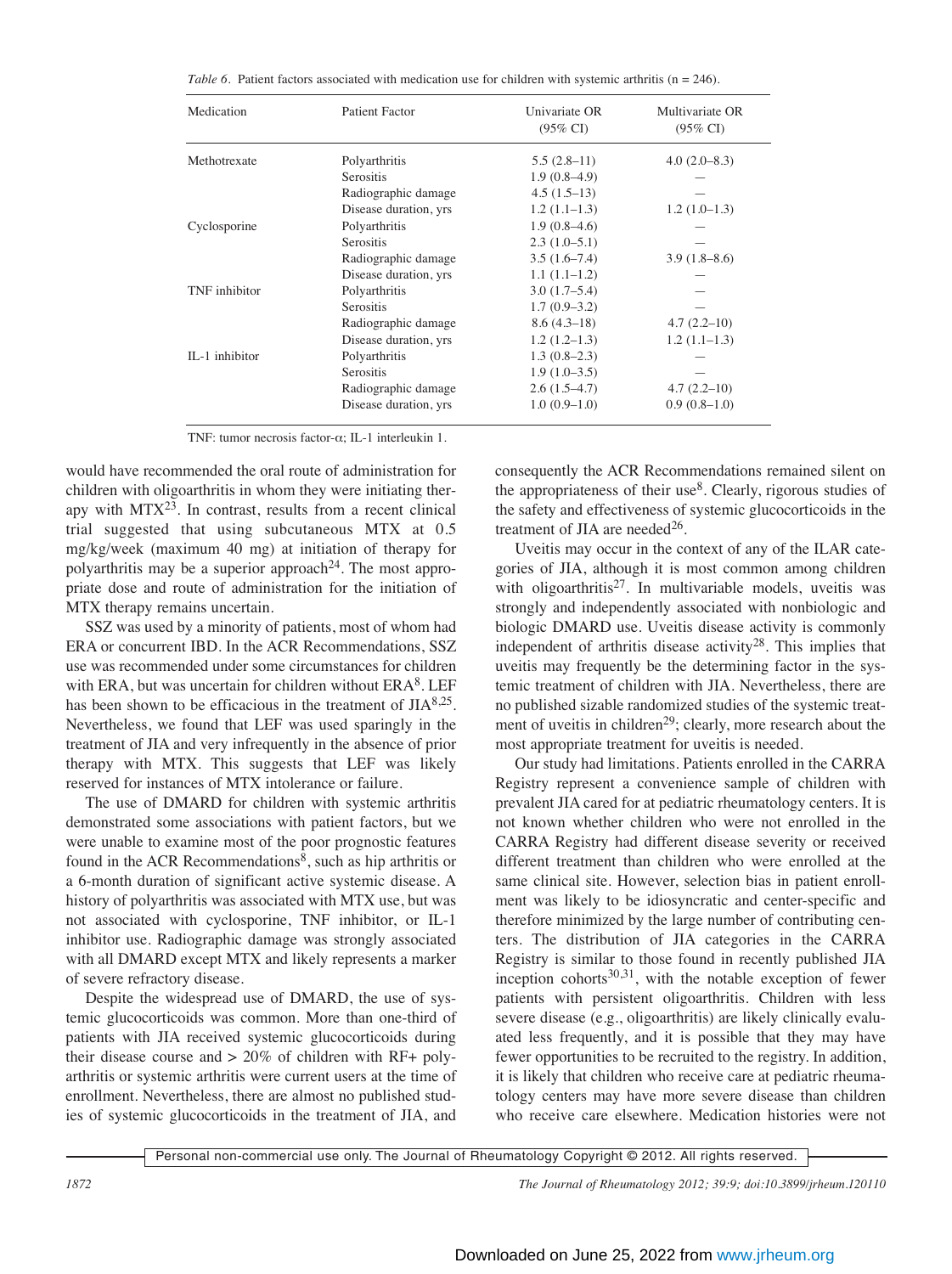systematically obtained, but were recorded by the local study investigators from several sources, including family report, physician recollection, and limited medical record review. It is not known how this nonsystematic data collection may have influenced our results, including the potential for recall bias. Laboratory and radiographic studies were performed at the discretion of the treating physicians as part of routine clinical care. We accepted the JIA ILAR category as assigned by the treating pediatric rheumatologist and did not attempt to reclassify patients based on the data collected in the registry, although there are recognized difficulties in implementing the ILAR categorization system in the routine clinical setting32. Our cross-sectional study design prevented us from making any causal inferences. For example, it cannot be known from the data whether radiographic damage occurred before or after the initiation of a biologic DMARD. The data did not contain some important clinical factors potentially associated with medication usage, such as the specific joints involved and historical disease activity and severity measures.

We found that nonbiologic and biologic DMARD were frequently used in the treatment of JIA and were associated with several specific patient factors. These associated factors were largely in agreement with published ACR Recommendations for the treatment of JIA. Our study results also highlighted several areas in significant need of further clinical investigation, in particular the appropriate management of uveitis with systemic immunosuppression and the best use of systemic glucocorticoids for the treatment of JIA.

#### **REFERENCES**

- 1. Giannini EH, Brewer EJ, Kuzmina N, Shaikov A, Maximov A, Vorontsov I, et al. Methotrexate in resistant juvenile rheumatoid arthritis. Results of the U.S.A.-U.S.S.R. double-blind, placebo-controlled trial. The Pediatric Rheumatology Collaborative Study Group and The Cooperative Children's Study Group. N Engl J Med 1992;326:1043-9.
- 2. Lovell DJ, Giannini EH, Reiff A, Cawkwell GD, Silverman ED, Nocton JJ, et al. Etanercept in children with polyarticular juvenile rheumatoid arthritis. Pediatric Rheumatology Collaborative Study Group. N Engl J Med 2000;342:763-9.
- 3. Lovell DJ, Ruperto N, Goodman S, Reiff A, Jung L, Jarosova K, et al. Adalimumab with or without methotrexate in juvenile rheumatoid arthritis. N Engl J Med 2008;359:810-20.
- 4. Ruperto N, Lovell DJ, Cuttica R, Wilkinson N, Woo P, Espada G, et al. A randomized, placebo-controlled trial of infliximab plus methotrexate for the treatment of polyarticular-course juvenile rheumatoid arthritis. Arthritis Rheum 2007;56:3096-106.
- 5. Ruperto N, Lovell DJ, Quartier P, Paz E, Rubio-Perez N, Silva CA, et al. Abatacept in children with juvenile idiopathic arthritis: A randomised, double-blind, placebo-controlled withdrawal trial. Lancet 2008;372:383-91.
- 6. Quartier P, Allantaz F, Cimaz R, Pillet P, Messiaen C, Bardin C, et al. A multicentre, randomised, double-blind, placebo-controlled trial with the interleukin-1 receptor antagonist anakinra in patients with systemic-onset juvenile idiopathic arthritis (ANAJIS trial). Ann Rheum Dis 2011;70:747-54.
- 7. Yokota S, Imagawa T, Mori M, Miyamae T, Aihara Y, Takei S, et al. Efficacy and safety of tocilizumab in patients with systemic-onset juvenile idiopathic arthritis: A randomised,

double-blind, placebo-controlled, withdrawal phase III trial. Lancet 2008;371:998-1006.

- 8. Beukelman T, Patkar NM, Saag KG, Tolleson-Rinehart S, Cron RQ, DeWitt EM, et al. 2011 American College of Rheumatology recommendations for the treatment of juvenile idiopathic arthritis: Initiation and safety monitoring of therapeutic agents for the treatment of arthritis and systemic features. Arthritis Care Res 2011;63:465-82.
- 9. Petty RE, Southwood TR, Manners P, Baum J, Glass DN, Goldenberg J, et al. International League of Associations for Rheumatology classification of juvenile idiopathic arthritis: second revision, Edmonton, 2001. J Rheumatol 2004;31:390-2.
- 10. Hosmer DW, Lemeshow S. Assessing the fit of the model. In: Applied logistic regression. 2nd ed. New York: John Wiley & Sons; 2000:143-202.
- 11. Zochling J, van der Heijde D, Burgos-Vargas R, Collantes E, Davis JC Jr, Dijkmans B, et al. ASAS/EULAR recommendations for the management of ankylosing spondylitis. Ann Rheum Dis 2006;65:442-52.
- 12. Southwood TR, Foster HE, Davidson JE, Hyrich KL, Cotter CB, Wedderburn LR, et al. Duration of etanercept treatment and reasons for discontinuation in a cohort of juvenile idiopathic arthritis patients. Rheumatology 2011;50:189-95.
- 13. Prince FH, Twilt M, ten Cate R, van Rossum MA, Armbrust W, Hoppenreijs EP, et al. Long-term follow-up on effectiveness and safety of etanercept in juvenile idiopathic arthritis: The Dutch national register. Ann Rheum Dis 2009;68:635-41.
- 14. Tynjala P, Vahasalo P, Honkanen V, Lahdenne P. Drug survival of the first and second course of anti-tumour necrosis factor agents in juvenile idiopathic arthritis. Ann Rheum Dis 2009;68:552-7.
- 15. Lahdenne P, Vahasalo P, Honkanen V. Infliximab or etanercept in the treatment of children with refractory juvenile idiopathic arthritis: An open label study. Ann Rheum Dis 2003;62:245-7.
- 16. Gerloni V, Pontikaki I, Gattinara M, Desiati F, Lupi E, Lurati A, et al. Efficacy of repeated intravenous infusions of an anti-tumor necrosis factor alpha monoclonal antibody, infliximab, in persistently active, refractory juvenile idiopathic arthritis: Results of an open-label prospective study. Arthritis Rheum 2005;52:548-53.
- 17. Ruperto N, Lovell DJ, Cuttica R, Woo P, Meiorin S, Wouters C, et al. Long-term efficacy and safety of infliximab plus methotrexate for the treatment of polyarticular-course juvenile rheumatoid arthritis: Findings from an open-label treatment extension. Ann Rheum Dis 2010;69:718-22.
- 18. Foeldvari I, Nielsen S, Kummerle-Deschner J, Espada G, Horneff G, Bica B, et al. Tumor necrosis factor-alpha blocker in treatment of juvenile idiopathic arthritis-associated uveitis refractory to second-line agents: Results of a multinational survey. J Rheumatol 2007;34:1146-50.
- 19. Biester S, Deuter C, Michels H, Haefner R, Kuemmerle-Deschner J, Doycheva D, et al. Adalimumab in the therapy of uveitis in childhood. Br J Ophthalmol 2007;91:319-24.
- 20. Tynjala P, Lindahl P, Honkanen V, Lahdenne P, Kotaniemi K. Infliximab and etanercept in the treatment of chronic uveitis associated with refractory juvenile idiopathic arthritis. Ann Rheum Dis 2007;66:548-50.
- 21. Ruperto N, Murray KJ, Gerloni V, Wulffraat N, de Oliveira SK, Falcini F, et al. A randomized trial of parenteral methotrexate comparing an intermediate dose with a higher dose in children with juvenile idiopathic arthritis who failed to respond to standard doses of methotrexate. Arthritis Rheum 2004;50:2191-201.
- 22. Braun J, Kastner P, Flaxenberg P, Wahrisch J, Hanke P, Demary W, et al. Comparison of the clinical efficacy and safety of subcutaneous versus oral administration of methotrexate in patients with active rheumatoid arthritis: Results of a six-month,